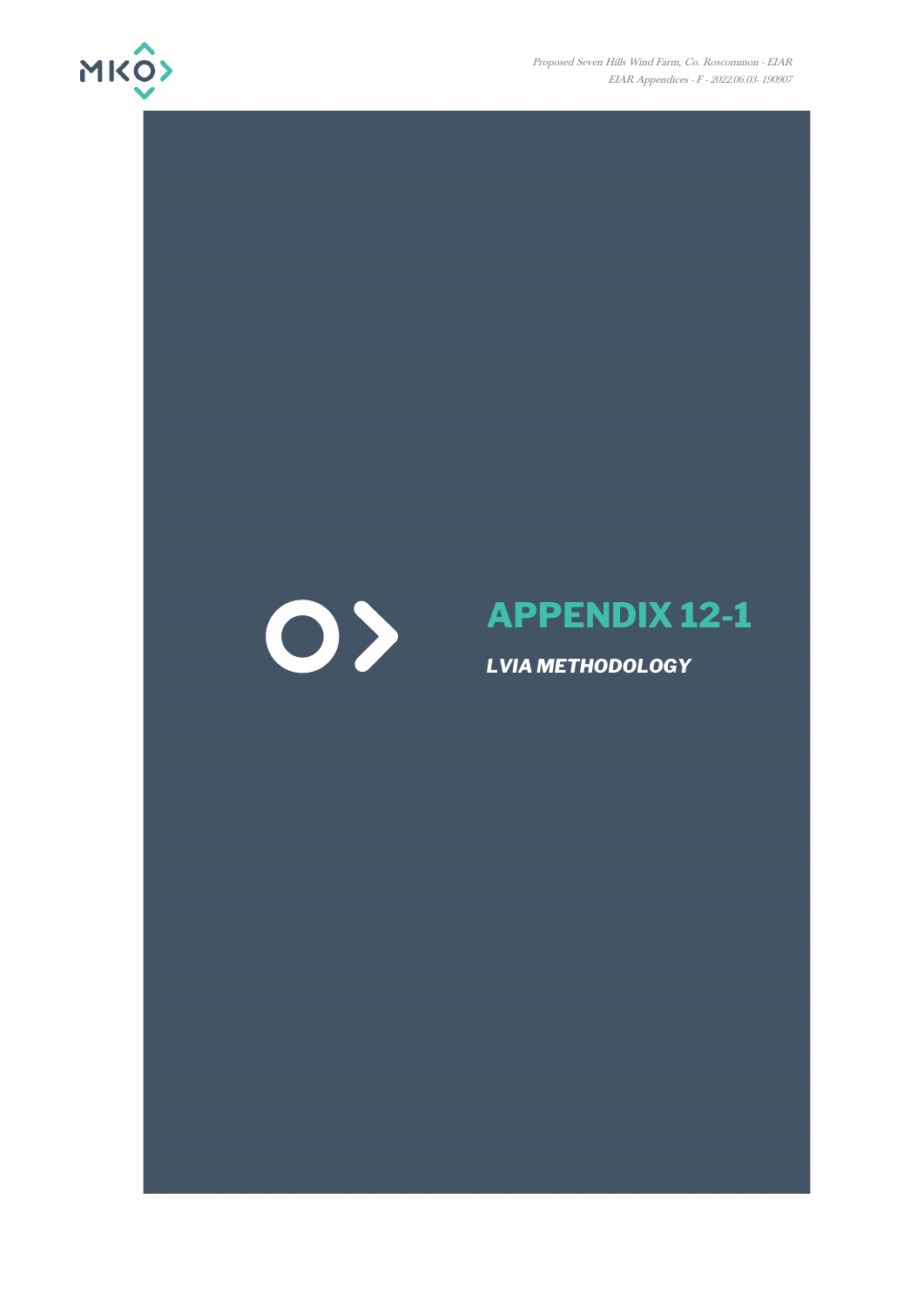# 1. **LVIA METHODOLOGY**

**MKO>** 

# **1.1 Scope and Definition of Landscape and Visual Impact (LVIA) Study Area**

For the purposes of the Landscape and Visual chapter, where the 'Proposed Development' or 'the site' is referred to, this relates to the immediate environment in which the Proposed Development is located, as shown delineated in green on the LVIA Baseline map (Appendix 12-4), and several Maps (Figures 12-8, 12-9, 12-10 & 12-11) in Section 12.4 – Landscape Baseline, as the 'EIAR Site Boundary'.

Landscape and visual baseline mapping and viewpoint selection are based on wider study areas. The geographical parameters for this LVIA was determined by desktop study, survey work undertaken, the professional judgement of the assessment team, experience from other relevant projects and policy guidance or standards (Appendix 3, Wind Energy Development Guidelines – DoEHLG, 2006 and GLVIA, 2013).

The distance at which a ZTV is set from a proposed wind farm development usually defines the parameters of the LVIA study area. The LVIA study area was chosen as 20 kilometres for visual and landscape effects as is suggested by guidance; 'For blade tips in excess of 100m, a Zone of Theoretical Visibility radius of 20km would be adequate' (Wind Energy Development Guidelines, Page 94, DoEHLG, 2006; Page 152, DoHPLG, 2019). The LVIA study area has been chosen as 20 kilometres from the proposed turbines for visual and landscape effects, and 15 kilometres for effects on landscape character. This is the study area for which the baseline maps and viewpoint locations are produced and is referred to as the 'LVIA study area'. Furthermore, as prescribed by best practice guidance and, professional experience of the assessment team, the following topic areas have been scoped out of the assessment:

- Effects on landscape and visual receptors that have very minimal or no theoretical visibility (as predicted by the ZTV) and/or very distant visibility, and are therefore unlikely to be subject to significant effects;
- Effects on designated landscape receptors beyond a 20 km radius from the Proposed Development, from where it is judged that potential significant effects on key characteristics and/or special qualities, or views are judged unlikely to occur;
- Effects on landscape character beyond a 15 km radius from the Proposed Development, where it is judged that potential significant effects on landscape character are unlikely to occur;
- Effects on visual receptors beyond a 20 km radius from the Proposed Development, where it is judged that potential significant effects are unlikely to occur;
- Cumulative landscape and visual effects beyond a 20 km radius from the Proposed Development, where it is judged that potential significant effects are unlikely to occur;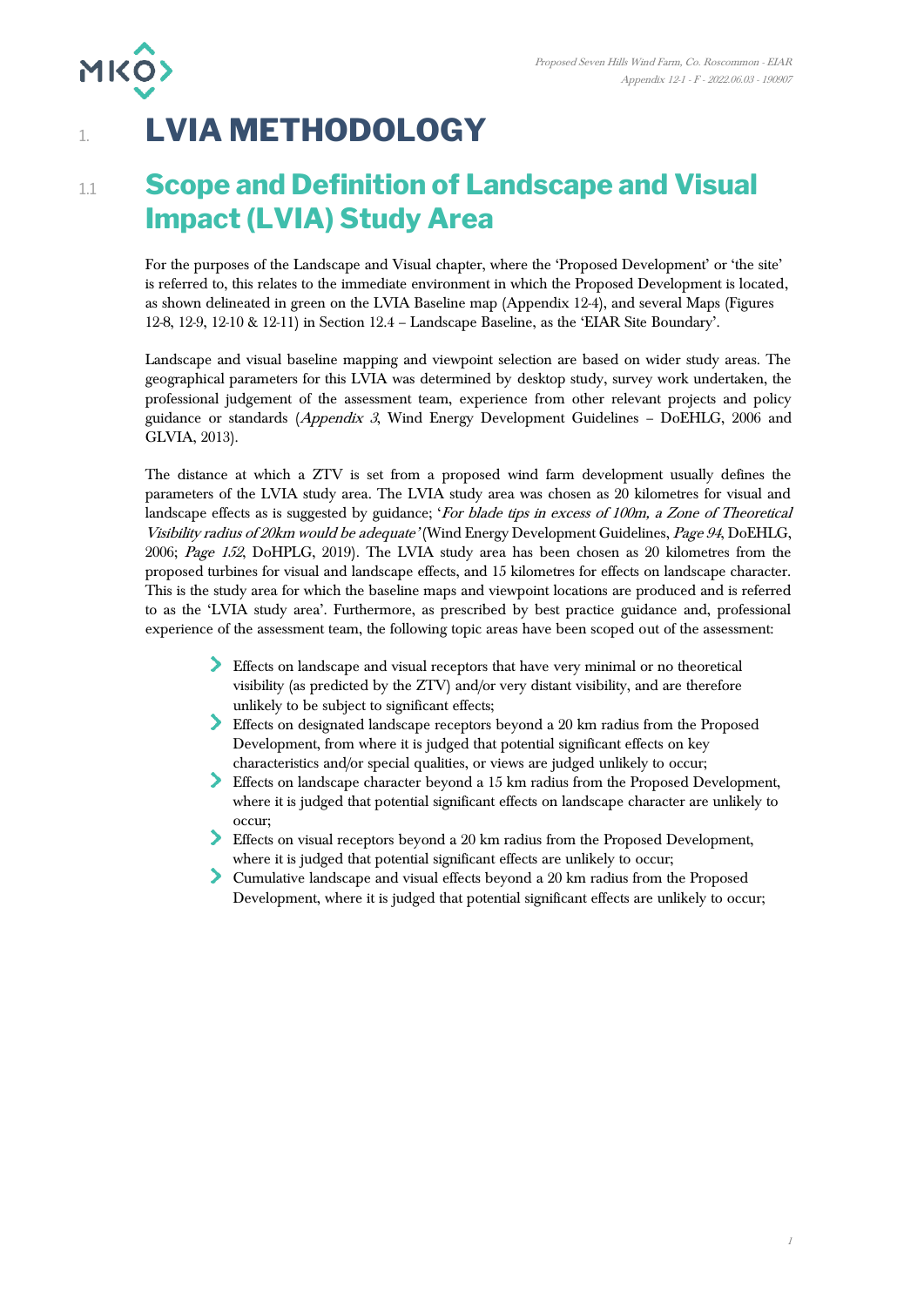

# 1.2 **Guidelines**

While the legislation and general guidance on Environmental Impact Assessment is set out in Chapter 1 of this EIAR only guidance specifically pertaining to the Landscape and Visual Impact are outlined below.

Ireland signed and ratified the European Landscape Convention (ELC) in 2002, which introduces a pan-European concept which centres on the quality of landscape protection, management and planning. The Department of Arts, Heritage and the Gaeltacht has published a National Landscape Strategy for Ireland in 2015. The Strategy aims to ensure compliance with the ELC and contains six main objectives, which include developing a national Landscape Character Assessment and Developing Landscape Policies.

In 2000, the Department of the Environment and Local Government published 'Landscape and Landscape Assessment: Consultation Draft of Guidelines for Planning Authorities', which recommended that all Local Authorities adopt a standardised approach to landscape assessment for incorporation into Development Plans and consideration as part of the planning process. However, this DoEHLG 2000 guidance remains in draft form.

The landscape and visual impact assessment was primarily based on the Guidelines for Landscape and Visual Impact Assessment, Third Edition or GLVIA3 (The Landscape Institute/Institute of Environmental Management and Assessment, UK, 2013). A range of other guidelines also inform the preparation of this landscape and visual impact assessment, which include:

- Wind Energy Development Guidelines for Planning Authorities (Department of the Environment, Heritage and Local Government, 2006) and the Draft Revised Wind Energy Development Guidelines (Department of Planning, Housing and Local Government, 2019).
- Visual Assessment of Wind Farms: Best Practice (Scottish Natural Heritage, 2002).
- Visual Representation of Wind Farms: Version 2.2 (Scottish Natural Heritage, 2017).
- Siting and Designing Wind Farms in the Landscape, Version 3a (Scottish Natural Heritage, 2017).
- Assessing the Cumulative Impact of Onshore Wind Energy Developments. (Scottish Natural Heritage, 2012; & Nature Scot, 2021).
- Photography and photomontage in landscape and visual impact assessment (Landscape Institute Advice Note 01/11, 2011).
- Visual representation of development proposals (Landscape Institute Technical Guidance Note 02/17, 2017).
- Spatial Planning for Onshore Wind Turbines natural heritage considerations (Scottish Natural Heritage, 2015).
- Cumulative Impact of Wind Turbines on Landscape and Visual Amenity (Carmarthenshire County Council, 2013).

# 1.3 **Zone of Theoretical Visibility Mapping**

The Zone of Theoretical Visibility (ZTV) represents the area over which a development can theoretically be seen and is based on a Digital Terrain Model (DTM), overlaid on a map base. A DTM refers to the way in which a computer represents a piece of topography in three dimensions as a digital model. ZTV maps provide the following information:

- Indicates broad areas where visibility of a wind energy development is most likely to occur;
- How much of the wind energy development is likely to be visible (using different coloured bands for different numbers of turbines);
- The extent and pattern of visibility.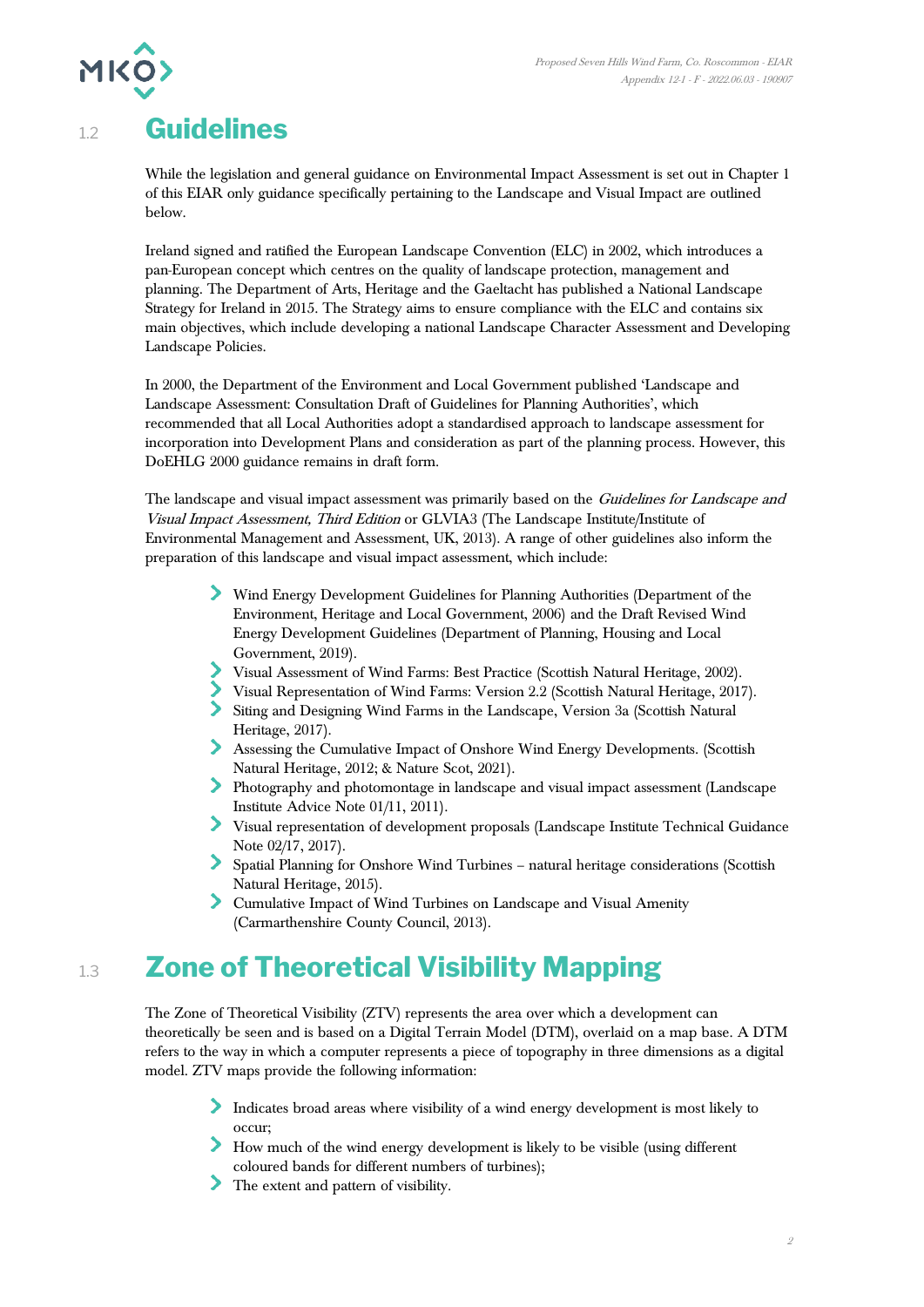

Production of ZTV maps is usually one of the first steps of Visual Impact Assessment, helping to inform the selection of the Study Area in which impacts will be considered in more detail and the identification of sensitive vantage points. (Visual Representation of Wind Farms, Scottish Natural Heritage, 2017).

# 1.3.1 **Limitations of ZTV Mapping**

The Scottish Natural Heritage guidelines referred to above acknowledge the following limitations inherent to the use of theoretical visibility mapping:

- The ZTV presents a 'bare ground' scenario, i.e. visibility of the Proposed Development in a landscape without screening structures or vegetation. This includes trees, hedgerows, buildings and small-scale landform or ground surface features. The ZTV also does not take into account the effects of weather and atmospheric conditions, and therefore can be said to represent a 'worst-case' scenario, that is where the wind turbines could potentially be seen given no intervening obstructions and favourable weather conditions.
- The ZTV indicates areas from where a wind farm may be visible, but cannot show how it will look, nor indicate the nature or magnitude of visual impacts. The visibility of the turbines will decrease with the distance from which they are viewed, but this is not accounted for in the ZTV. [Figure 1-1](#page-3-0) below provides an illustration of the differences in view relative to the distance from a turbine.



Figure 1-1 The effect of distance on visibility of wind turbines (Illustrative Purposes Only)

- <span id="page-3-0"></span>A ZTV is only as accurate as the data on which it is based. It is not easy to test the accuracy of a ZTV in the field, although some verification will occur during the assessment of viewpoints.
- In order to handle large areas of terrain, the DTM data is based on information that does not allow detail to be distinguished below a certain level. There are also differences in the way that the software package 'interpolates' between heights in the calculations made.

# 1.3.2 **ZTV Methodology**

The ZTV maps presented in the EIAR show visibility of the Proposed Development using the half blade height of the wind turbines as points of reference. The maps also show the theoretical visibility of the Proposed Development in addition to visibility of other existing, permitted and proposed wind farms in the area. The area covered by the ZTV maps in Chapter 12 (Figure 12-1, and Figure 12-13) have a radius of 20 kilometres from the outer-most proposed turbines.

The 2006 DoEHLG Wind Energy Development Guidelines for Planning Authorities require that 'in areas where landscapes of national or international renown are located within 25 km of a proposed wind energy development, the Zone of Theoretical Visibility should be extended as far (and in the direction of) that landscape'. A mapping investigation determined that no landscapes of National or International renown are located between 20 to 25 km from the Proposed Development and the extension of the ZTV beyond 20 km from the outer-most proposed turbine is not warranted. Therefore, 20 km was deemed a sufficient and appropriate boundary for the location and scale of the Proposed Development and any assessment of landscape and visual effects.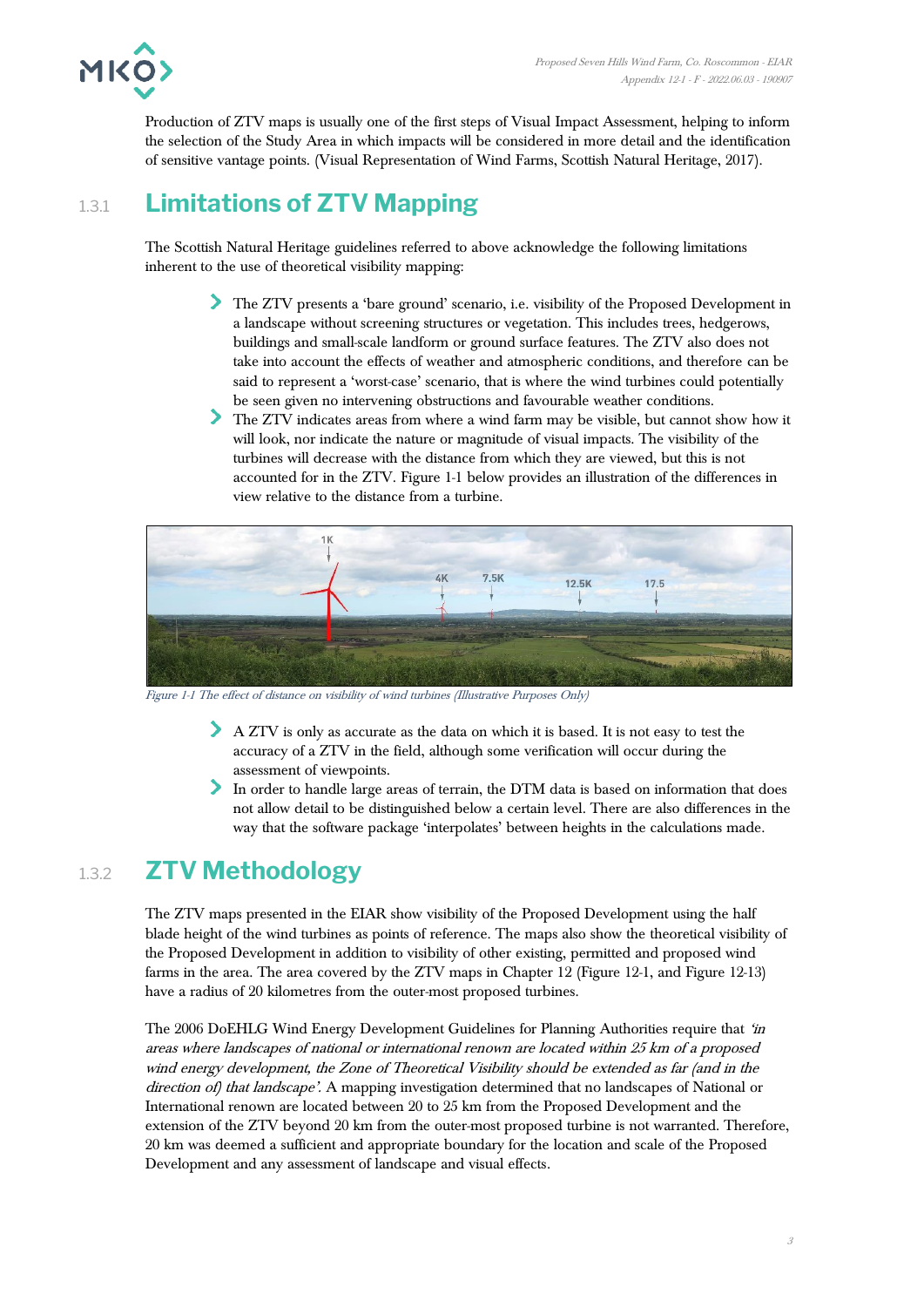

ZTV maps assume a worst-case or 'bare ground' scenario, i.e. no land-cover. They represent visibility of the proposed wind farm in the absence of all natural and manmade features from the landscape, including vegetation, houses and other buildings. In reality, such features will restrict or limit visibility of the wind turbines, due to the screening effects of vegetation, for example forestry and road-side hedgerows and trees, and buildings, particularly within towns and villages.

Separate colour bands are used on each ZTV map to indicate the number of turbines which will potentially be visible to half blade i.e. only half a blade might be visible over the topography as opposed to seeing a full turbine. The legend on each map shows the number of visible turbines for each corresponding colour, which are as follows:

- Orange: 1-5 turbines visible.
- Green: 6-10 turbine visible
- Yellow: 11-15 turbines visible
- Dark Blue: 16-20 turbines visible

# 1.3.3 **Route Screening Methodology - Roads**

In order to comprehensively demonstrate the varying characteristics of screening existent on roads, proximate to the Proposed Development and to record the actual visibility in comparison to the theoretical visibility, a methodology was developed. This is termed Route Screening Analysis and it was undertaken from all public roads within a 5 km radius of the proposed turbines.

Route Screening Analysis as its name suggests considers the actual visibility of the proposed wind turbines from surrounding roads. The landscape surrounding the Proposed Development comprises rolling agricultural land, a network of trees and hedgerows, and settlements. In order to get a clearer understanding of visibility and screening, and to bridge the gap for the assessor between the computergenerated ZTV maps and the actual nature of visibility in the study area, Route Screening Analysis was undertaken.

Every public road was driven within 5 km radius of the proposed turbines. The extent of roadside screening was recorded digitally on a tablet/GPS device as the route is driven. In addition, dashcam video footage was recorded along the routes to allow later confirmation of mapping, and to methodically record the views along the route. All routes were driven slowly. Using the tablet device, screening was logged as one of three categories:

- Little/No Screening mainly open and with some very light vegetation
- Intermittent/Partial Screening light deciduous roadside vegetation and vegetation with short gaps which would allow intermittent or partial views
- Dense Screening vegetation, topography and built structure which are dense enough to block views (e.g. coniferous forestry).

Screening between the wind farm site and the relevant side of the road was recorded. In cases where the road travels directly in the direction of the proposed wind farm or between the two turbine clusters, screening of the lowest classification was recorded (least amount of screening). The Route Screening Analysis surveys were conducted in February and May 2021. Great care was taken to ensure recording of screening accounted for seasonal variation, particularly the condition of deciduous vegetation (lack of leaves and growth) in winter months. The screening data was then mapped and validated against the georeferenced dashcam footage.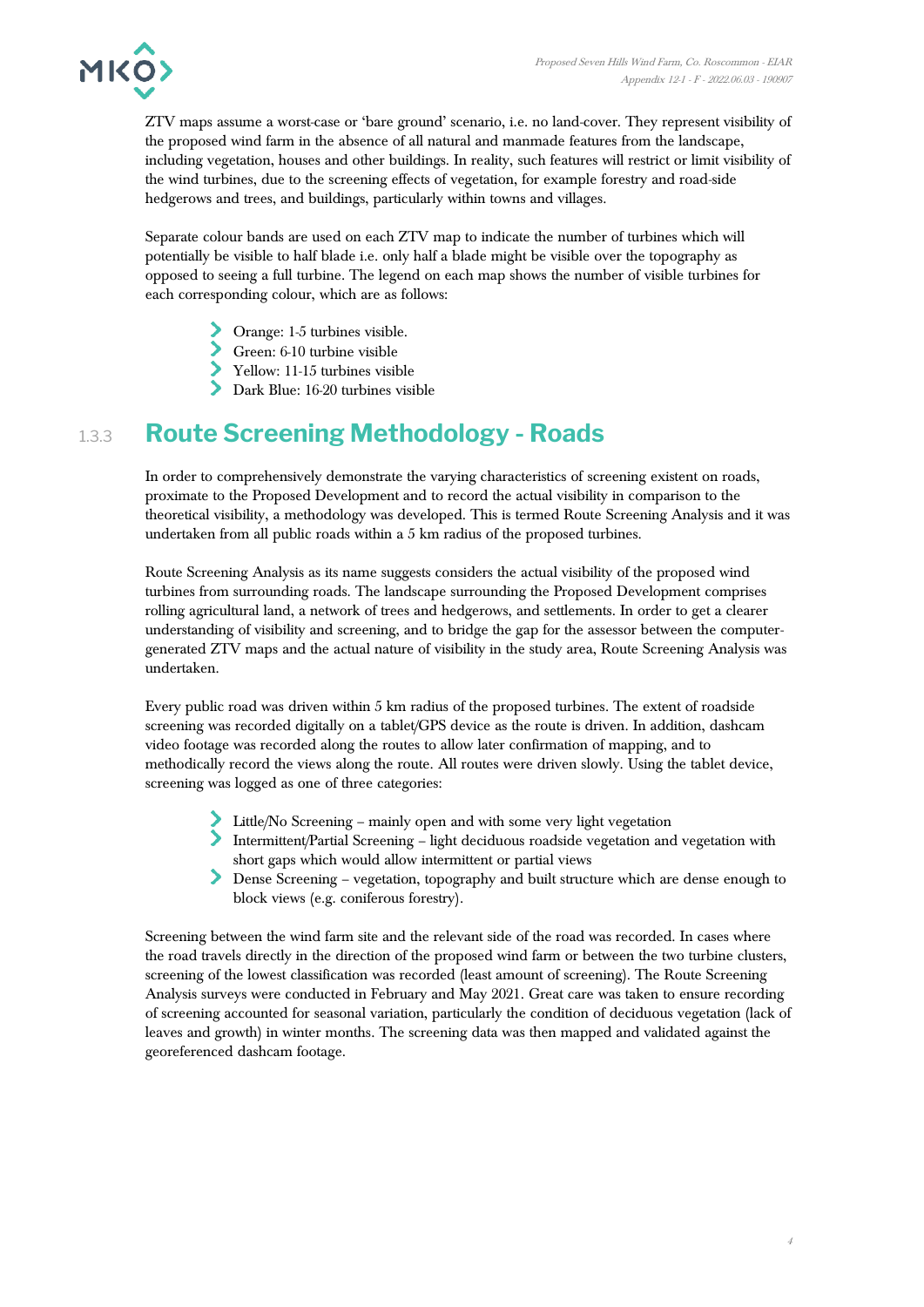**MKO** 

# 1.4 **Photomontage Viewpoints**

# 1.4.1 **Viewpoint Identification**

The viewpoints or photo locations were selected following guidance contained in the DoEHLG 'Wind Energy Development Guidelines for Planning Authorities' (2006), the 'Guidelines for Landscape and Visual Impact Assessment' (2013) and in the 'Visual Representation of Wind Farms' (Scottish Natural Heritage, 2017). The selection of photo locations is designed to give a representative range of views of the Proposed Development.

Viewpoints, the photo locations from which the photomontages are produced, were chosen after compiling the Visual Baseline. The main purpose of establishing the visual baseline is to identify the key visual receptors that should be considered for viewpoint selection. To this end the following have been identified in order of priority:

- Designated Scenic Routes and Views
- Settlements
- Recreational and Tourist Destinations
- Viewing Points (e.g. marked on OSi Maps)
- Recreational Routes
	- o Waymarked Walking Routes
	- o Cycle Routes
	- o Scenic Drives
	- o Tourist Routes
- Transport Routes

These visual receptors are listed in tables under the sections identified above along with theoretical visibility at those locations indicated by the ZTV maps.

After all key visual receptors are identified, a Visual Receptor Preliminary Assessment is carried out to eliminate the visual receptors for the following reasons:

- No or very limited theoretical visibility indicated on the ZTV map for the visual receptor
- Designated views and scenic routes as well as OSi Viewing Points that are not directed towards the Proposed Development
- Visual receptors visited on site, where views towards the turbines were either entirely screened or substantially screened and distance from the Proposed Development site would mitigate any visual effects

Establishing visibility on the ground was assisted by the TrueViewVisuals software, which is an iPadbased Augmented Reality tool to help visualisation of a project live on the ground before it is built.

All other key visual receptors were selected as viewpoint locations. In addition, viewpoints were selected in close proximity to the proposed turbines, where turbines are likely to be most visible and hence visual effects may be greatest.

Viewpoints were chosen having regard to the SNH Guidance (2017) which advises that a range of views should be shown at a range of distances and aspects, as well as at varying elevations and showing both where the development will be completely visible as well as partially visible. Consideration was also given to ensure that photomontages captured other wind farms in order to assess cumulative visual effects.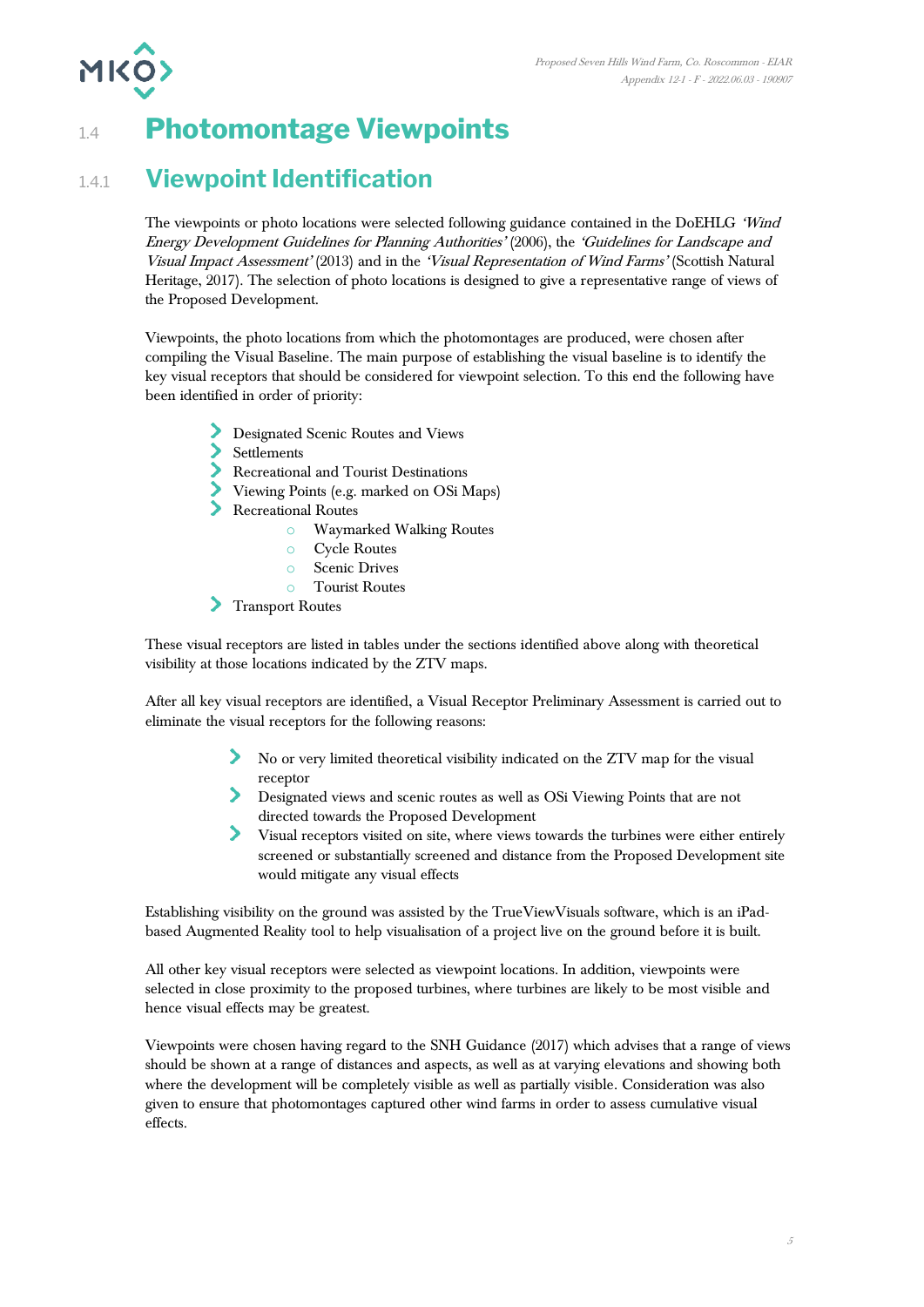

# 1.4.2 **Photomontages**

Photomontages are visualisations that superimpose an image of a proposed development upon a photograph or series of photographs. They are intended as graphical representations of how a proposed development will appear in the existing landscape and are used as a tool in the LVIA process. A series of photomontages have been prepared as part of this assessment and are presented in a separate Volume 2 Photomontage Booklet to be submitted along with this EIAR.

# 1.4.2.1 **Photomontage Limitations**

Photographs, and therefore photomontages, are subject to a range of limitations, as stated in 'Visual Assessment of Wind Farms' (Scottish Natural Heritage, 2014):

- Visualisations provide a tool for assessment that can be compared with an actual view in the field; they should never be considered as a substitute to visiting a viewpoint in the field.
- Neither photographs nor visualisations can replicate a view as seen in reality by the human eye.
- Visualisations are only as accurate as the data used to construct them.
- Visualisations can only represent the view from a single location at a particular time and in particular weather conditions.
- Static visualisations cannot convey the effect of turbine blade movement.

Although the scale, siting and geometry of photomontages are based on technical data, the other qualities of the image are open to judgments. The guidance also notes that interpretation of visualisations also needs to take into account additional information including variable lighting, movement of turbine blades, seasonal differences and the movement of the viewer through the landscape. However, accepting these limitations, the SNH guidelines state that photomontages are useful tools in the Visual Impact Assessment of wind turbines.

Furthermore, with regard to the representation of cumulative visual effects, existing, permitted and proposed turbines are also shown in the photomontages. The representation of existing turbines relies on photographs taken on site, while permitted and proposed turbines are images of turbines superimposed into the image. As such there can be a discrepancy in the lighting and sharpness between these two different representations.

Photomontages are 2D representations of 3D views and thus cannot convey the perspective and depth of view of seeing the actual objects with the naked eye. One of the areas that this limitation affects cumulative visual effects is where proposed turbines are proposed to be located in front or behind existing or permitted turbines. In the field this physical separation may be obvious, while on the photomontage the turbines may appear as one wind farm.

# 1.4.2.2 **Photomontage Presentations**

The viewpoint images contained in the accompanying Photomontage Booklet are devised to be viewed at arm's length. The viewpoints presented in the booklet show several views from each viewpoint location. These include:

> 1. Overview Sheet – Viewpoint details include location description, grid reference distance from nearest turbine and technical data in relation to photography. Three maps at various scales show the viewpoint location. A 120-degree existing view image (Key Image) without any proposed and permitted turbine. Existing turbines visible in the landscape may appear within the image and the horizontal extent of the 90-degree and 53.5-degree image to be presented in subsequent images is also framed.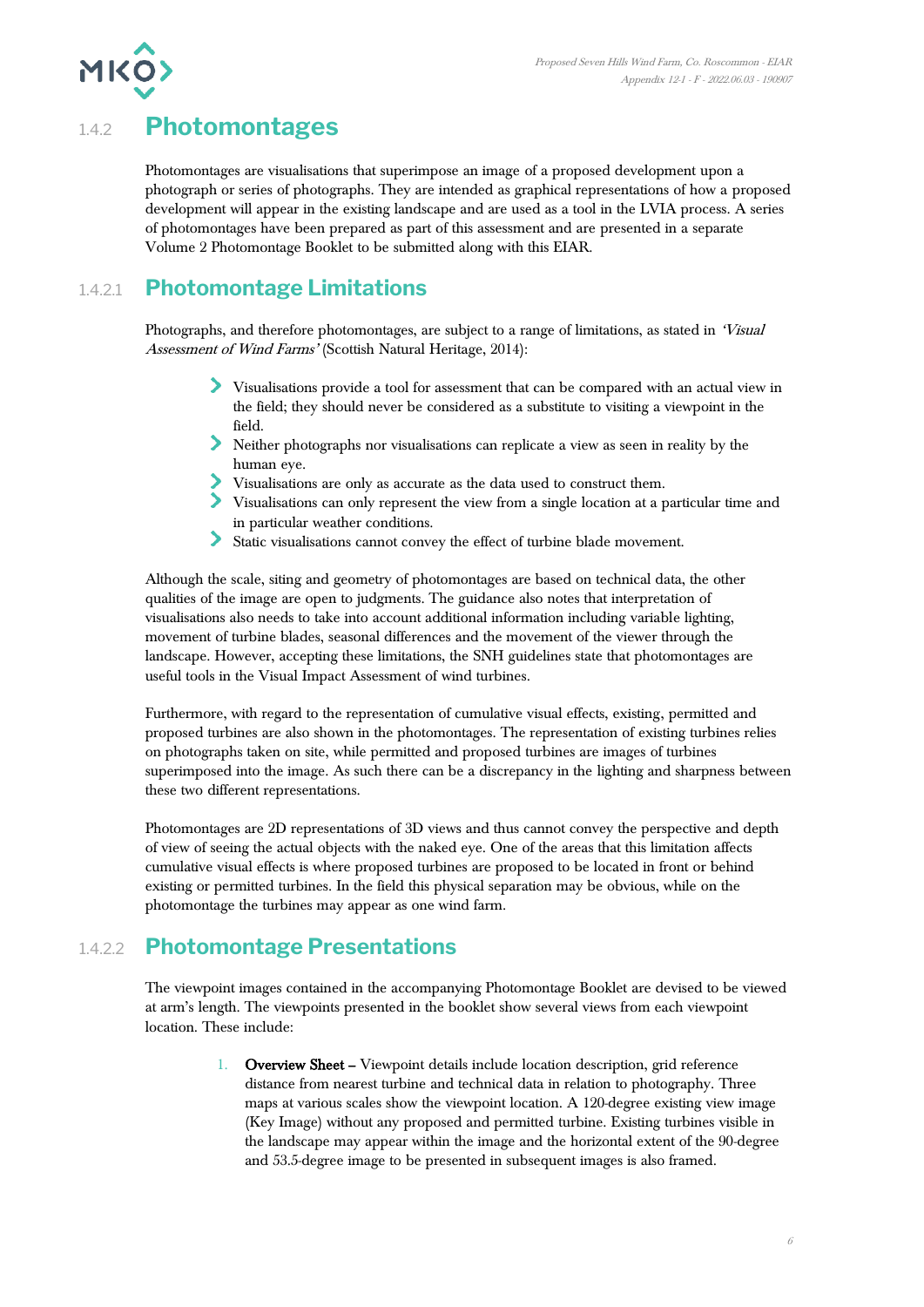

- 2. Baseline at 90° 90-degree visual baseline image without any proposed or permitted turbines and a matching wireframe image of the same view which includes any existing turbines visible in the landscape. If turbines are already existing in the landscape, these are visible on the photograph and are rendered in the wireframe. The existing Meteorological Mast visible at the southern turbine cluster is also rendered into the baseline wireframe.
- 3. Proposed Photomontage with Cumulative at 90° Showing a 90-degree photomontage image with the proposed wind farm and all other existing, permitted and proposed wind farms within the view. A matching wireframe image shows the turbines of all proposed, permitted and existing wind farms individually coloured and labelled for ease of identification.
- 4. Proposed Photomontage with Cumulative at  $53.5^{\circ}$  Showing a photomontage image of the proposed turbines and any existing, permitted and proposed turbines in a 53.5 degree horizontal field of view.
- $5.$  Proposed Wireframe with Cumulative at  $53.5^{\circ}$  Showing a wireframe image of the proposed turbines and any existing and permitted turbines in a 53.5-degree horizontal field of view. The Proposed Development turbines and any other existing, permitted and proposed wind farms are individually labelled for ease of identification.

#### Field of View in Two Directions

The Volume 2 photomontage booklet shows the Proposed Development within two fields of view from 2 No. viewpoints - Viewpoint 04 (Dysart) and Viewpoint 18 (Skyvalley). The imagery presented for viewpoints 04 and 18 were captured from the same location but show an 'A' view in one direction and a 'B' view in another direction. Photomontages were presented like this in order to ensure most of the proposed turbines are visible within a 53.5° photomontage. To provide context, the key image in the 'Overview Sheet' for these two photomontage viewpoints show a  $180^\circ$  field of view (instead of a  $120^\circ$ ) with the differing  $90^{\circ}$  and  $53.5^{\circ}$  view extents marked for both the differing directional (A and B) views. Assessment of visual effects from each viewpoint accounts for the views in both directions.

# 1.5 **Landscape and Visual Impact Assessment Methodology**

# 1.5.1 **Identification of Landscape Receptors**

The landscape receptors were selected following guidance contained the 'Guidelines for Landscape and Visual Impact Assessment' (2013) and in the 'Visual Representation of Wind Farms' (Scottish Natural Heritage, 2017).

The following landscape receptors are identified in the landscape baseline:

#### Landscape Designations based on:

- o Roscommon County Development Plan 2022-2028
	- o Galway County Development Plan 2015-2021
	- o Longford County Development Plan 2021-2027
	- o Westmeath County Development Plan 2021-2027
	- o Offaly County Development Plan 2021-2027

#### Landscape Character of the Study Area based on:

- o Landscape Character Assessment of County Roscommon
- o Landscape and Landscape Character Assessment of County Galway
- o Chapter 13 of the Westmeath County Development Plan 2021-2027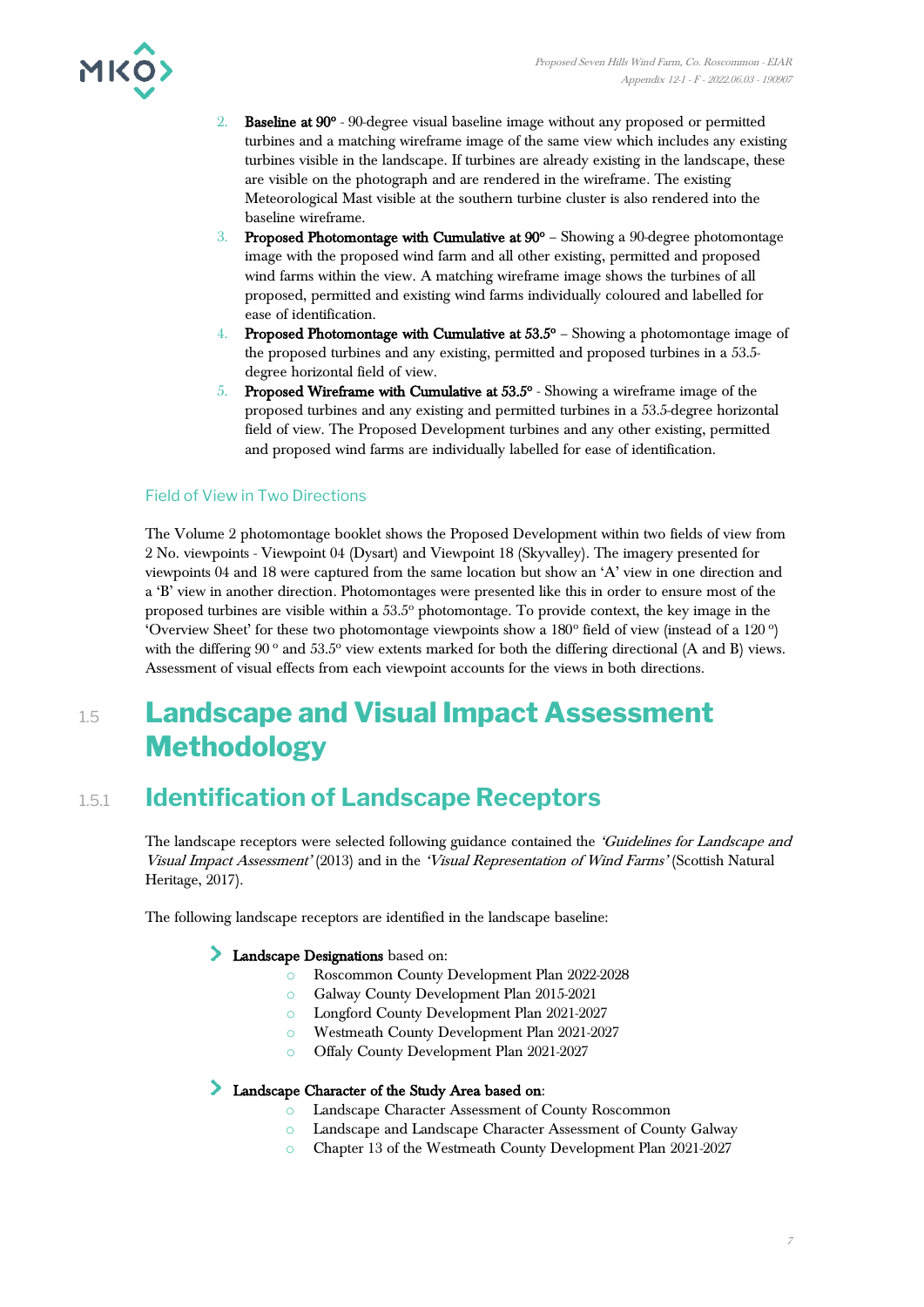

- Landscape Character of the Proposed Development Site and its immediate environment based on:
	- Site Surveys undertaken throughout 2020 and 2021;
	- o Landscape Character Types identified in Landscape Character Types as a basis for Guidelines: Wind Energy Development Guidelines for Planning Authorities (Department of the Environment, Heritage and Local Government, 2006) and also the Draft Revised Wind Energy Development Guidelines (2019)

After all landscape receptors are identified, a Landscape Receptor Preliminary Assessment is carried out to eliminate the landscape receptors, where no or very limited theoretical visibility has been indicated on the ZTV map. All other landscape receptors were selected for further assessment of landscape effects.

# 1.5.2 **Assessing Landscape Effects**

The methodology uses qualitative methods in order to arrive at an assessment, which is based on the Landscape and Landscape Assessment (2000) Guidelines as well as the GLVIA (2013), and the DoEHLG (2006) Guidelines were also taken into account.

Landscape effects can be described as changes which affect the landscape as a resource. This includes how the proposal will affect the elements that make up the landscape, the aesthetic and perceptual aspects and its landscape character. Landscape effects also relate to changes in the structure of the landscape. Under the GLVIA (2013), the assessment of likely significant effects on landscape receptors includes a judgement on both the sensitivity of the receptor as well as magnitude of the change.

### 1.5.2.1 **Assessing Landscape Sensitivity**

Landscape Sensitivity, which is described in the GLVIA (2013) as a combination of the landscape's susceptibility to change as well as the value attached to the landscape.

Susceptibility to change can be described as the ability of the landscape receptor (either the overall character, quality of the landscape or a particular landscape feature) to accommodate the proposed development without undue consequences for the maintenance of the baseline (existing) landscape and/or the aims of landscape planning policies and strategies. Landscape value is a combination of values which are assessed in the landscape baseline, combining any formal landscape designations.

To establish the landscape sensitivity to wind farm development for this LVIA, the landscape values of the Landscape Character Areas (LCA) assigned in the *Landscape Character Assessment* of County Roscommon (Roscommon County Development Plan 2022-2028) was a primary source. Each Co. Roscommon LCA is designated one of four value classifications, Moderate value as the lowest value classification and Exceptional Value as the highest classification. The Co. Roscommon LCA value ratings have informed the sensitivity ratings given to each LCA in the assessments of landscape character conducted in this LVIA. However, a new naming convention has been assigned to these designations to align with the following assessment methodology. The translation of these designated LCA values are reported below. This was required to enable a full spectrum of sensitivity (including low) compared to the top heavy (exclusion of low value designations) classifications in The Landscape Character Assessment of County Roscommon (2008).

- Co. Roscommon Exceptional Value = Very High Sensitivity
- $\sum$  Co. Roscommon Very High Value = High Sensitivity
- Co. Roscommon High Value = Medium Sensitivity
- Co. Roscommon Moderate Value = **Low** Sensitivity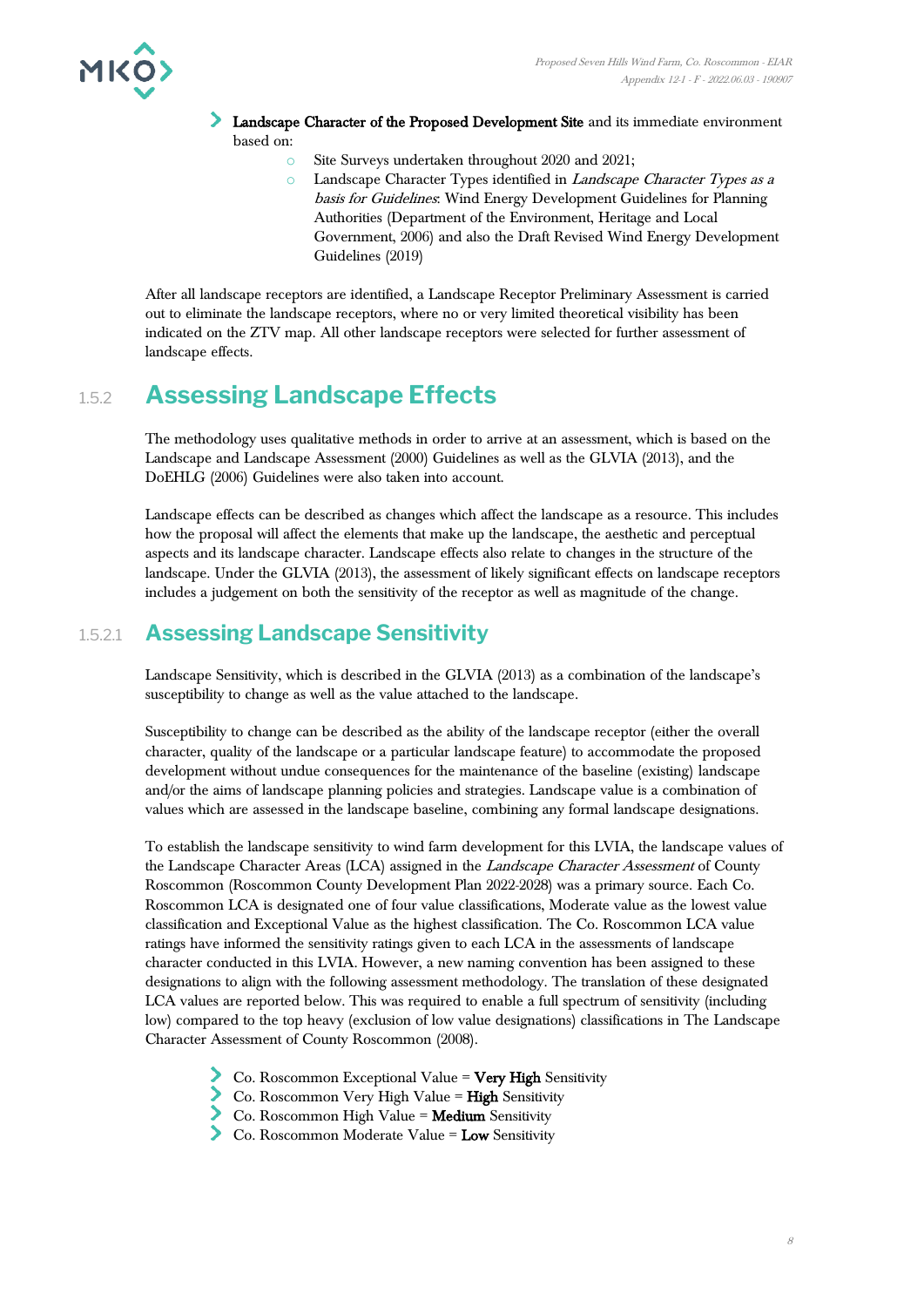

The resulting sensitivity classifications were as follows:

Very High High Medium > Low

Two LCAs from County Galway and one LCA from County Westmeath were also included in the assessment of LCAs. Sensitivity classifications were taken from the Landscape and Landscape Character Assessment of County Galway and Chapter 13 of the Westmeath County Development Plan and aligned accordingly with the classifications above.

## 1.5.2.2 **Assessing Magnitude of Change in the Landscape**

The magnitude of change in each landscape character area is a combination of the visual presence size and scale - of the change, the extent of the area to be affected, and the duration and reversibility of the effect. The magnitude of change for each landscape character area was assessed using the definitions outlined in [Table 1-1](#page-9-0) below.

| <b>Magnitude of Change</b> | <b>Description</b>                                                                                                                                                                                                                                                                                                                                                                                                                                                                        |
|----------------------------|-------------------------------------------------------------------------------------------------------------------------------------------------------------------------------------------------------------------------------------------------------------------------------------------------------------------------------------------------------------------------------------------------------------------------------------------------------------------------------------------|
| Substantial                | Where a landscape will experience the loss of key landscape features or the<br>introduction of uncharacteristic additions over a large area. The changes to<br>the landscape are prominent and large in scale. The level of change has an<br>effect on the overall landscape character.                                                                                                                                                                                                   |
| Moderate                   | A more limited loss of or change to landscape features over a medium<br>extent which will result in some change to landscape features and aesthetics.<br>Could include the addition of some new uncharacteristic features or<br>elements that would lead to the potential for change in landscape character<br>in a localised area or part of a landscape character area. Would include<br>moderate effects on the overall landscape character that do not affect key<br>characteristics. |
| Slight                     | The loss of or change to landscape features of limited extent, or changes to<br>landscape character in smaller areas. Changes would not affect key<br>characteristics. The addition of any new features or elements to the<br>landscape would only result in low-level changes to the overall aesthetics of<br>the landscapes. Changes to the landscape are more evident at a local level<br>and not over a wide geographical area.                                                       |
| Negligible                 | A change affecting smaller areas of landscape character including the loss of<br>some landscape elements or the addition of features or elements which are<br>either of low value or hardly noticeable.                                                                                                                                                                                                                                                                                   |

<span id="page-9-0"></span>Table 1-1 Magnitude of Landscape Change Assessment Criteria

### 1.5.2.3 **Landscape Effects Assessment Matrix**

The significance of landscape effect was arrived at by combining the magnitude and sensitivity classifications, using the assessment matrix in [Table 1-2](#page-10-0) below, where landscape sensitivity is shown in the left-hand first column and magnitude of change is shown in the first row at the top of the table.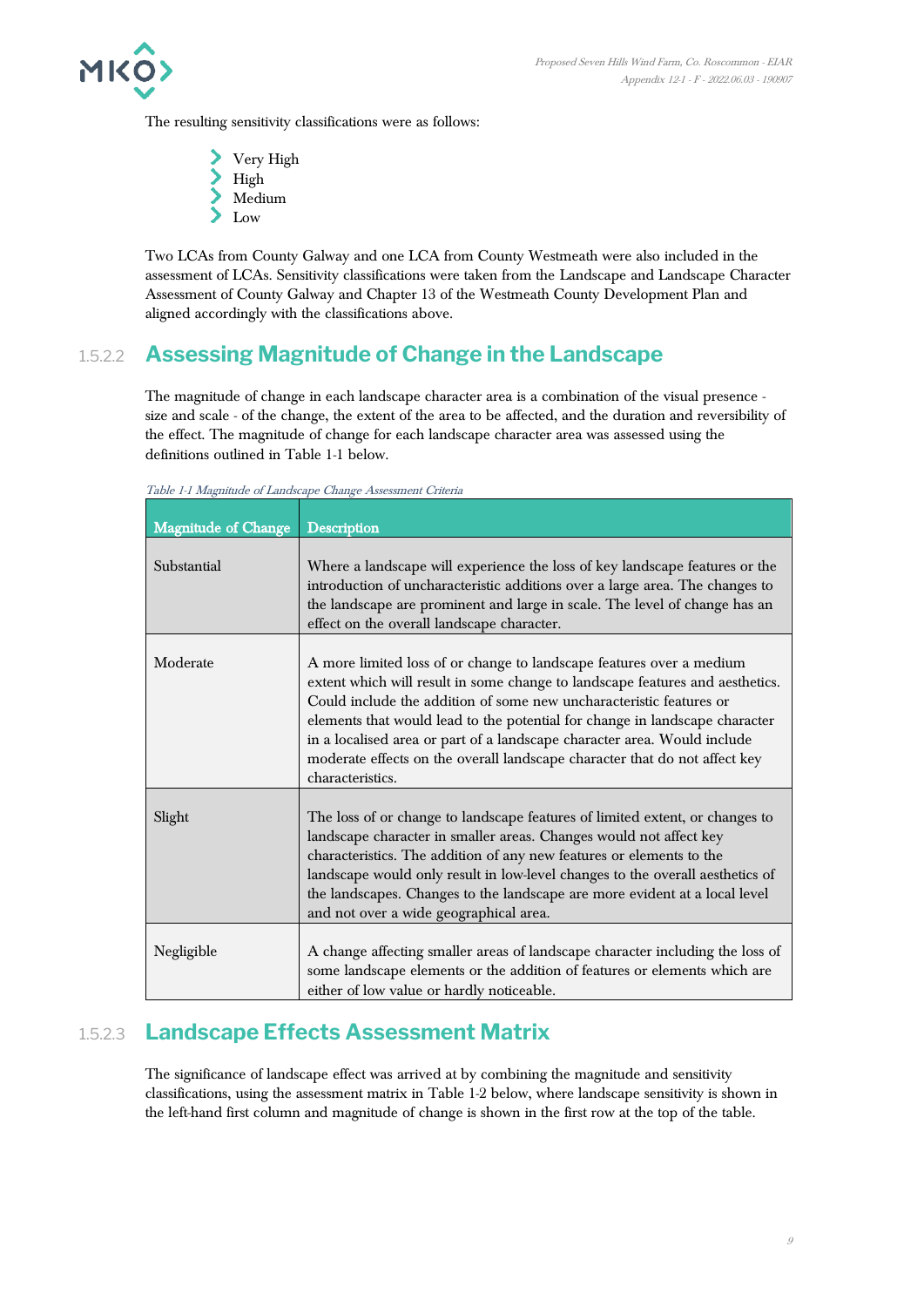

#### <span id="page-10-0"></span>Table 1-2 Landscape effects significance assessment matrix

|                  | Substantial           | Moderate              | Slight                | Negligible            |
|------------------|-----------------------|-----------------------|-----------------------|-----------------------|
| <b>Very High</b> | <b>Major</b>          | Major/Moderate        | Moderate              | <b>Moderate/Minor</b> |
| High             | Major/Moderate        | Moderate              | <b>Moderate/Minor</b> | <b>Minor</b>          |
| Medium           | Moderate              | <b>Moderate/Minor</b> | <b>Minor</b>          | Minor/Negligible      |
| Low              | <b>Moderate/Minor</b> | <b>Minor</b>          | Minor/Negligible      | Negligible            |

The determination of significance uses a seven-point scale, ranging from Major to Negligible. This seven-point scale is translated to the EPA impact assessment classifications of significance, as outlined in [Table 1-3](#page-10-1) below.

| <b>Matrix Classification</b><br>Significance | <b>EPA</b> Significance<br>Classification | EPA (2022) Definition of Significance                                                                                          |
|----------------------------------------------|-------------------------------------------|--------------------------------------------------------------------------------------------------------------------------------|
| <b>Major</b>                                 | Profound                                  | An effect which obliterates sensitive characteristics                                                                          |
| Major/Moderate                               | Very significant                          | An effect, which by its character, magnitude, duration<br>or intensity alters most of a sensitive aspect of the<br>environment |
| <b>Moderate</b>                              | Significant                               | An effect, which by its character, magnitude, duration<br>or intensity alters a sensitive aspect of the environment.           |
| Moderate/Minor                               | Moderate                                  | An effect that alters the character of the environment<br>in a manner consistent with existing and emerging<br>baseline trends |
| <b>Minor</b>                                 | Slight                                    | An effect which causes noticeable changes in the<br>character of the environment without affecting its<br>sensitivities        |
| Minor/Negligible                             | Not Significant                           | An effect which causes noticeable changes in the<br>character of the environment but without significant<br>consequences.      |
| Negligible                                   | Imperceptible                             | An effect capable of measurement but without<br>significant consequences                                                       |

<span id="page-10-1"></span>Table 1-3 EPA Impact Assessment Significance Classification for Landscape Effects

# 1.5.3 **Assessing Visual Effects**

Visual effects relate to changes in views and visual amenity of the surroundings of individuals or groups of people. These may result from changes in content and character of views as a result in changes to the landscape. The assessment of visual effects is based on views shown in photomontages and the potential visibility indicated by the ZTV maps as well as actual visibility on the ground.

It should be noted that in assessing visual effects, there are different types of visual effects:

⋗ Visual obstruction: This occurs when there is an impact on a view which blocks the view.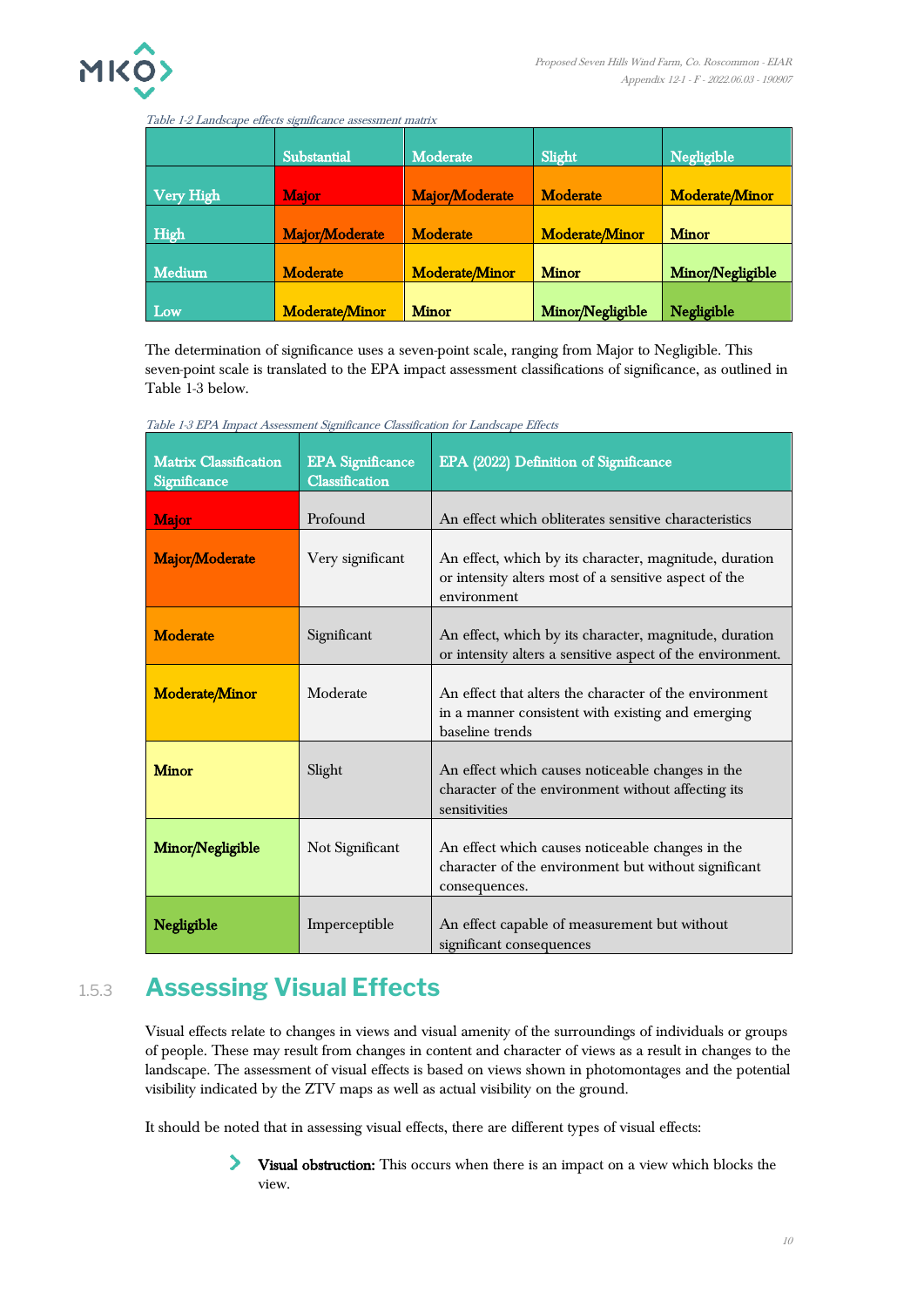

 $\blacktriangleright$ Visual intrusion: This occurs when there is an impact on a view but which does not block the view.

Due to the nature of the development and the appearance of wind turbines, visual intrusion occurs more frequently than obstruction.

The likely significant effects of the Proposed Development in terms of visual and landscape effects are informed by the ZTV and photomontages. Visual effects relate to changes in views and visual amenity of the surroundings of individuals or groups of people. These may result from changes in content and character of views because of changes to the landscape. The significance of the effect on visual receptors is a combination of the sensitivity of the receptor as well as the magnitude of the change.

## 1.5.3.1 **Visual Receptor Sensitivity**

Visual Receptor Sensitivity depends on the occupation or activity of the people, as well the extent to which the attention is focused on views and visual amenity, according to the GLVIA Guidelines (2013). Visual receptor sensitivity is assessed as either being Very High, High, Medium or Low, based on the definition of descriptions and examples set out in [Table 1-4](#page-11-0) below.

| Sensitivity of Visual<br>Receptor(s) | <b>Description</b>                                                                                                                                                                                                                                                                                                                                                                                                                                         |
|--------------------------------------|------------------------------------------------------------------------------------------------------------------------------------------------------------------------------------------------------------------------------------------------------------------------------------------------------------------------------------------------------------------------------------------------------------------------------------------------------------|
| Very High                            | Included in this category are viewers that are primarily focused on views<br>from this particular location, such as visitors to popular destinations<br>identified for their outstanding views. Residents in close proximity who have<br>primary views of a scenic quality in the direction of the development.                                                                                                                                            |
| High                                 | Includes viewers at designated views or landscapes. Viewers such as<br>residents in close proximity to the viewpoint who have primary views that<br>will be in the direction of the development that may not necessarily be of a<br>particularly scenic quality; viewers at well-known heritage or popular tourist<br>or recreational areas, viewers along scenic or tourist routes                                                                        |
| Medium                               | Includes viewers who may have some susceptibility to a change in view,<br>such as those from views which are not designated but may have local<br>recreational uses or those travelling along routes or at views which are<br>considered moderately scenic. Viewers such as residents in medium<br>proximity but who do not have views focused in the direction of the<br>proposed development or whose views are not of a particularly scenic<br>quality; |
| Low                                  | Includes viewers engaged in activities where the focus is not on the<br>landscape or view. These including those travelling along a busy route,<br>viewers at work or engaged in sport not related to views or experience of<br>the landscape.                                                                                                                                                                                                             |

<span id="page-11-0"></span>Table 1-4 Visual Receptor Sensitivity Assessment Criteria

Photomontage viewpoints are specific locations which are representative of key visual receptors. The viewpoint assessment tables in Appendix 12-3 consider all receptors represented in the determination of the visual receptor sensitivity rating for each viewpoint. This determination takes a balanced approach considering the types, sensitivities, and quantities of visual receptors represented. The sensitivity rating given to each photomontage viewpoint in Appendix 12-3 considers both the susceptibility of the visual receptors represented as well as the value attached to the available views at that particular location.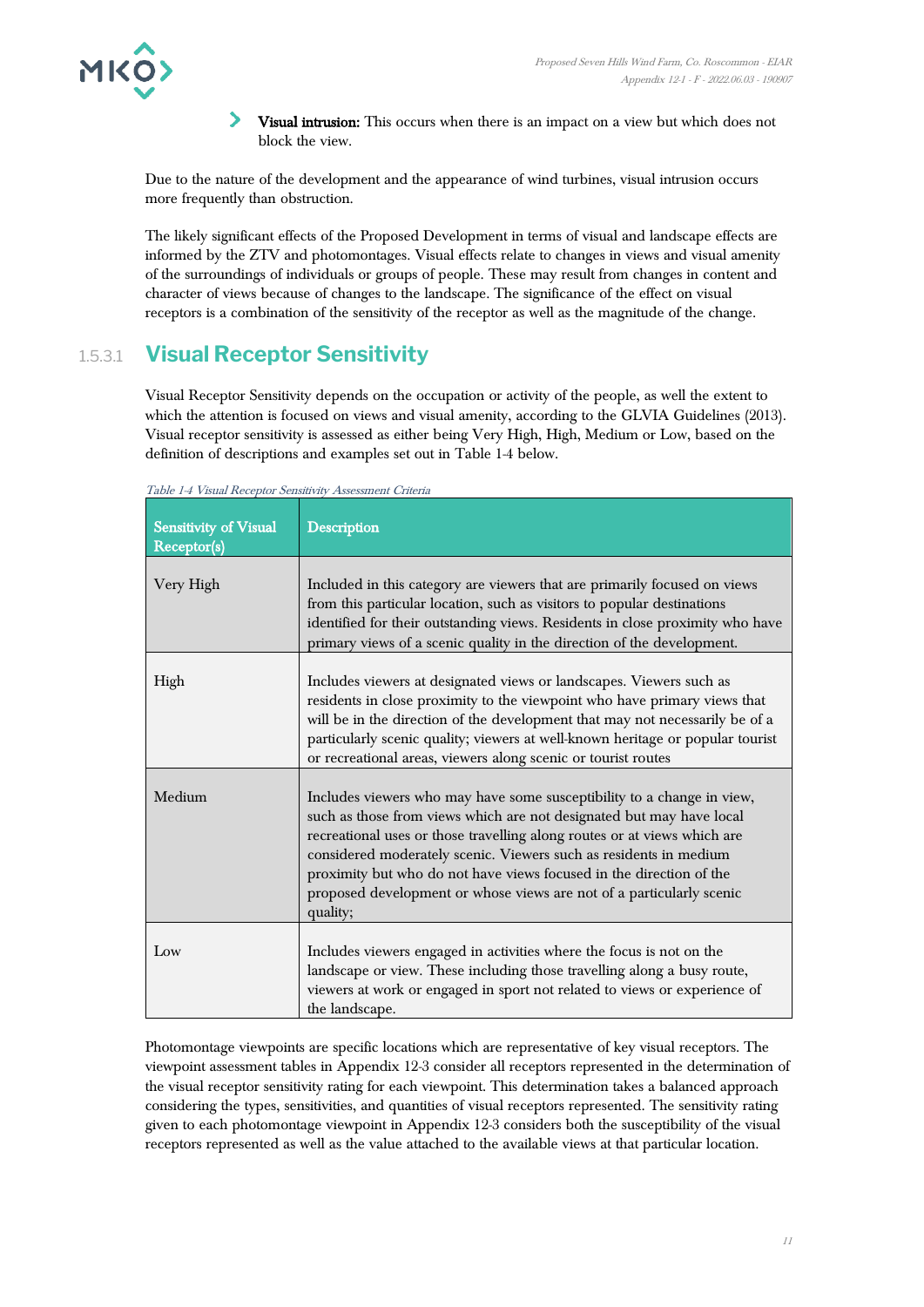

# 1.5.3.2 **Magnitude of Visual Change**

The magnitude of the visual change resulting at each viewpoint is a combination of scale of the change, the extent of the area to be affected and the duration and reversibility of the effect, determined by reviewing the photomontage and wireframe images for each viewpoint. The magnitude of change is determined in accordance with the definitions and descriptions included in [Table 1-5](#page-12-0) below.

<span id="page-12-0"></span>

| Table 1-5 Magnitude of Visual Change Assessment Criteria |  |  |
|----------------------------------------------------------|--|--|
|                                                          |  |  |

| Magnitude<br>of Change | <b>Description</b>                                                                                                                                                                                                                                                                                                                                                                                                                                                                                                                  |
|------------------------|-------------------------------------------------------------------------------------------------------------------------------------------------------------------------------------------------------------------------------------------------------------------------------------------------------------------------------------------------------------------------------------------------------------------------------------------------------------------------------------------------------------------------------------|
| Substantial            | Substantial change, where the proposals would result in large-scale, prominent or very<br>prominent change, leading to substantial obstruction of existing view or complete<br>change in character and composition of the baseline though removal of key elements<br>or addition of uncharacteristic elements which may or may not be visually discordant.<br>This includes viewpoints where the Proposed Development is fully or almost fully<br>visible over a wide extent, at close proximity to the viewer.                     |
| Moderate               | The change in the view may involve partial obstruction of existing view or partial<br>change in character and composition of the baseline through the introduction of new<br>elements or removal of existing elements. Likely to occur at locations where the<br>development is partially visible over a moderate or medium extent, and which are not<br>in close proximity to the development. Change may be readily noticeable but not<br>substantially different in scale and character from the surroundings and wider setting. |
| Slight                 | The proposals would be partially visible or visible at sufficient distance to be<br>perceptible and result in a low level of change in the view and its composition and a<br>low degree of contrast. The character of the view may be altered but will remain<br>similar to the baseline existing situation.                                                                                                                                                                                                                        |
| Negligible             | Any change would only be barely distinguishable from the status quo "do-nothing<br>scenario" in the surroundings. The composition and character of the view would be<br>substantially unaltered, approximating to little or no change.                                                                                                                                                                                                                                                                                              |

### 1.5.3.3 **Visual Effects Assessment Matrix**

[Table 1-6](#page-12-1) below shows the significance of visual effects, arrived at by combining the visual receptor sensitivity and the magnitude of change classifications. Visual receptor sensitivity is shown in the lefthand first column and magnitude of visual change is shown in the first row at the top of the table.

| Table 1-0 Visual effects significance assessment matrix |                       |                       |                       |                       |
|---------------------------------------------------------|-----------------------|-----------------------|-----------------------|-----------------------|
|                                                         | Substantial           | Moderate              | Slight                | Negligible            |
| Very High                                               | <b>Major</b>          | Major/Moderate        | Moderate              | <b>Moderate/Minor</b> |
| High                                                    | Major/Moderate        | <b>Moderate</b>       | <b>Moderate/Minor</b> | <b>Minor</b>          |
| Medium                                                  | Moderate              | <b>Moderate/Minor</b> | <b>Minor</b>          | Minor/Negligible      |
| Low                                                     | <b>Moderate/Minor</b> | <b>Minor</b>          | Minor/Negligible      | Negligible            |

<span id="page-12-1"></span>Table 1-6 Visual effects significance assessment matrix

The determination of significance uses a seven-point scale, ranging from Major to Negligible. This seven-point scale is translated to the EPA impact assessment classifications of significance, as outlined in [Table 1-7](#page-13-0) below.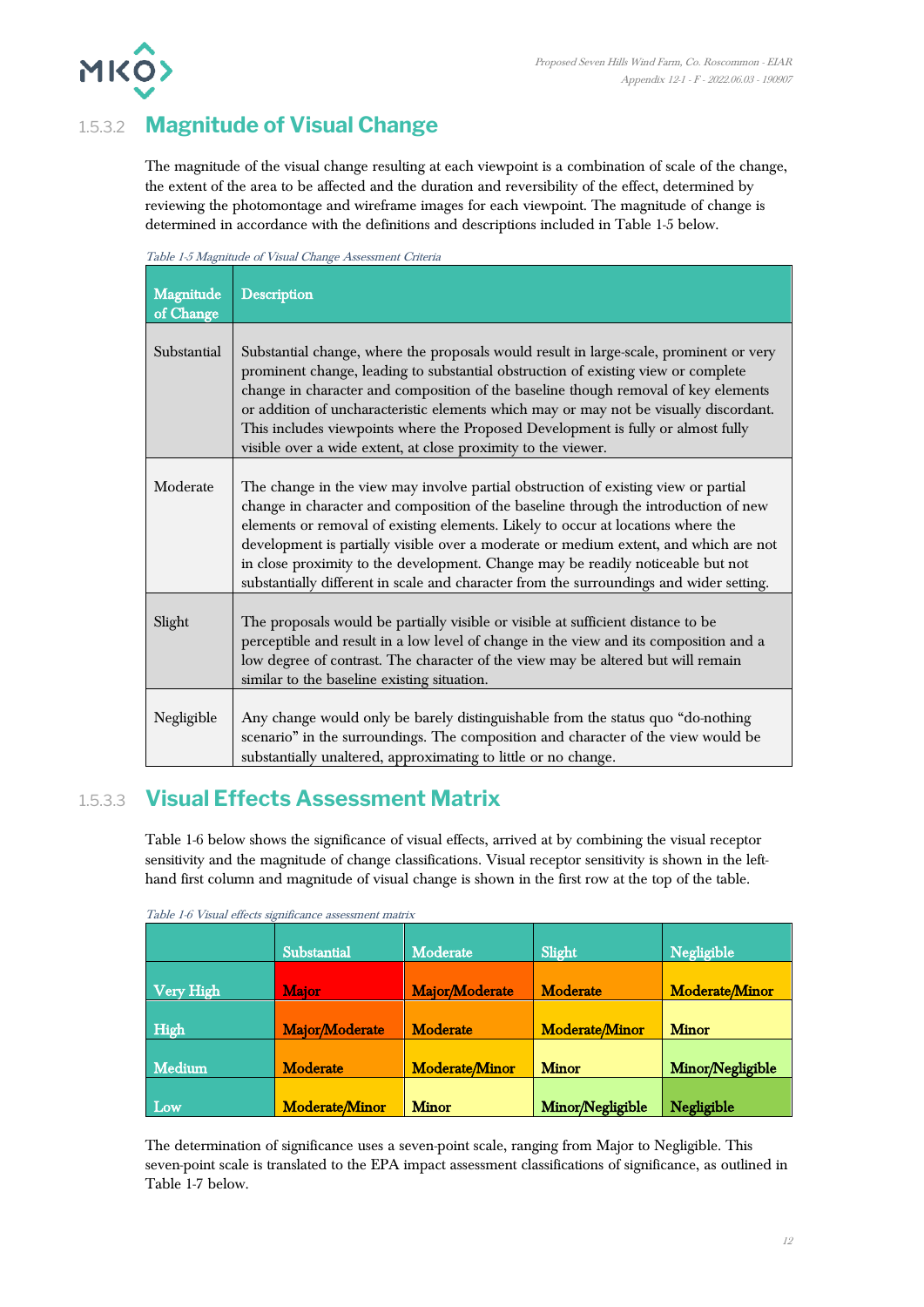

<span id="page-13-0"></span>Table 1-7 EPA Impact Assessment Significance Classification for Visual Effects

| <b>Matrix Classification</b><br>Significance | <b>EPA</b> Significance<br>Classification | EPA (2022) Definition of Significance                                                                                           |
|----------------------------------------------|-------------------------------------------|---------------------------------------------------------------------------------------------------------------------------------|
| <b>Major</b>                                 | Profound                                  | An effect which obliterates sensitive characteristics.                                                                          |
| Major/Moderate                               | Very significant                          | An effect, which by its character, magnitude, duration<br>or intensity alters most of a sensitive aspect of the<br>environment. |
| Moderate                                     | Significant                               | An effect, which by its character, magnitude, duration<br>or intensity alters a sensitive aspect of the environment.            |
| Moderate/Minor                               | Moderate                                  | An effect that alters the character of the environment<br>in a manner consistent with existing and emerging<br>baseline trends  |
| <b>Minor</b>                                 | Slight                                    | An effect which causes noticeable changes in the<br>character of the environment without affecting its<br>sensitivities         |
| Minor/Negligible                             | Not Significant                           | An effect which causes noticeable changes in the<br>character of the environment but without significant<br>consequences.       |
| Negligible                                   | Imperceptible                             | An effect capable of measurement but without<br>significant consequences                                                        |

#### 1.5.3.4 **Residual Visual Effect**

After determining the significance of the visual effect using the above visual effects assessment matrix, mitigating factors are taken into consideration to arrive at the final residual effect. In some cases, mitigating factors merit a reduction in classification.

# 1.5.4 **Determination of Residual Landscape and Visual Effects**

The matrices and tables above are excellent tools to aid professional judgement in the determination of the significance of an effect. They are useful in that they provide a transparent, objective, structure to the process of balancing sensitivity and magnitude of change. In the context of the determination of visual effects, the formulaic process created by the use of the matrix above provides an indicative initial assessment, which can be seen clearly in the photomontage assessment tables in Appendix 12-3.

However, over-reliance on the formulaic process, which is heavily influenced by the definitions of sensitivity and magnitude of change contained in the tables above, can lead to a failure to properly account for the full range of circumstances and factors at play in the determination of the significance of a visual effect (see section 3.35, GLVIA3, 2013). A wide range of factors, mitigating or otherwise, can factor into such a determination, and it is not possible to capture the complexity involved in balancing all considerations within the necessarily limited definitions contained in these tables. This then naturally results in circumstances whereby the process of the determination of significance using the formulaic method involved with the matrix shown in [Table 1-6](#page-12-1) can result in misrepresentations of the significance of visual effects. It is only with professional judgement, and narrative descriptions of effect, that such complexity can be integrated into the determination of significance. Therefore, the formulaic methods based upon the matrix presented above is combined with professional judgement in the determination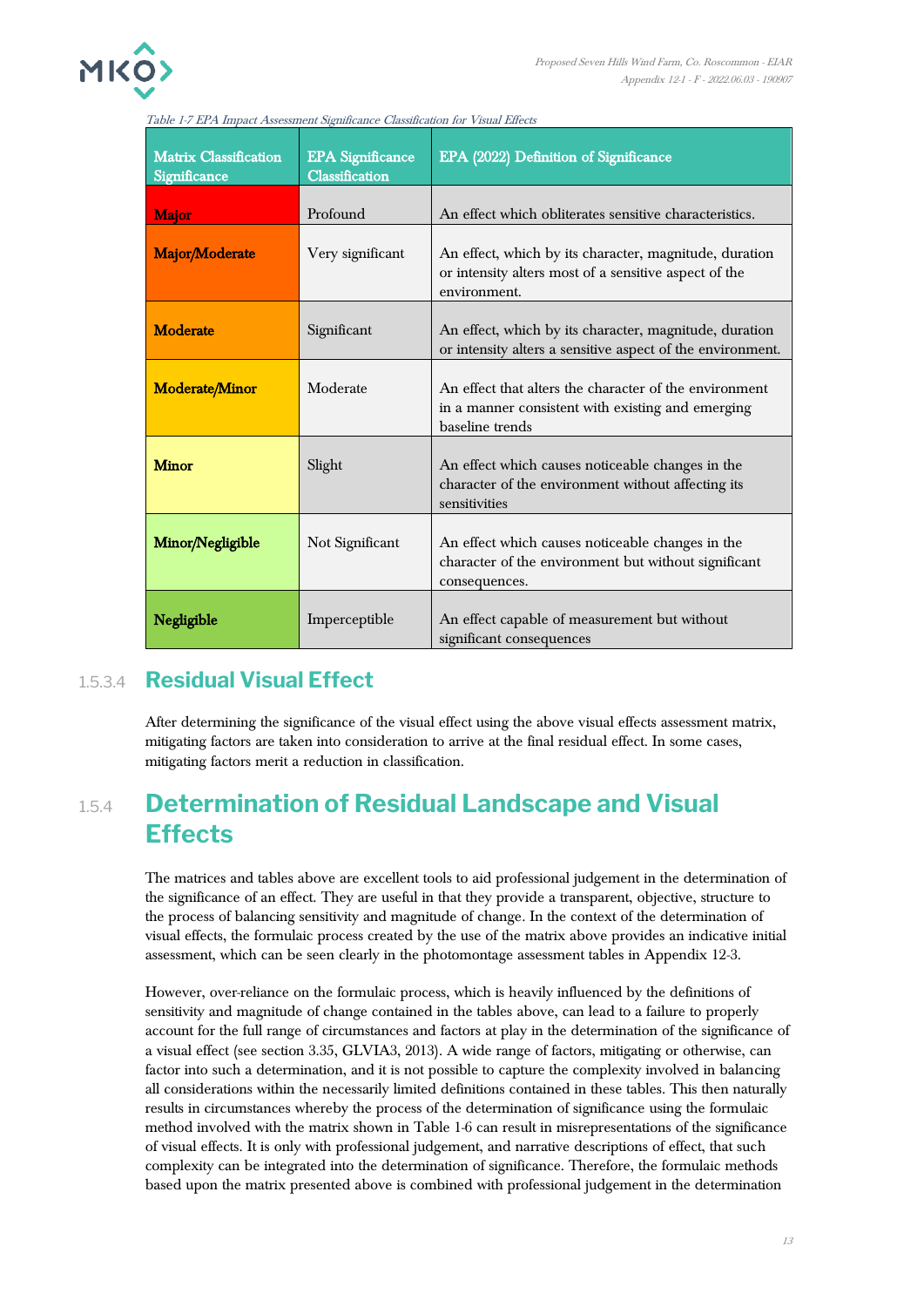of significance. This is illustrated in [Figure 1-2](#page-14-0) below where the professional judgment of the competent expert is used to properly determine the significance of an effect taking all considerations into account.

A focus is placed upon the narrative description of effects (see section 3.36, GLVIA3, 2013) given the naturally subjective nature of the significance determination process, particularly in relation to visual effects, ensuring that the rationale for the overall judgement is clear (see sections 3.28-3.29, GLVIA3, 2013). The comprehensive assessment of photomontages included in Appendix 12-3 aims to provide a transparent and robust determination of residual visual effects utilising the graph in [Figure 1-2](#page-14-0) below in combination with a clear and logical narrative.



<span id="page-14-0"></span>Figure 1-2 Visual Effect Significance Graph (adapted from EPA Guidelines on the Information to be Contained in Environmental Impact Assessment Reports, 2022)

# 1.5.5 **Assessing Cumulative Landscape and Visual Effects**

### 1.5.5.1 **Cumulative Landscape Effects**

The SNH 2017 publication Assessing the Cumulative Impact of Onshore Wind Energy Developments identifies two principal areas of cumulative landscape effects, on the physical fabric of the landscape and on the landscape character, which state:

> Cumulative effects on the *physical fabric* of the landscape arise when two or more developments affect landscape components such as woodland, dykes, rural roads or hedgerows. Although this may not significantly affect the landscape character, the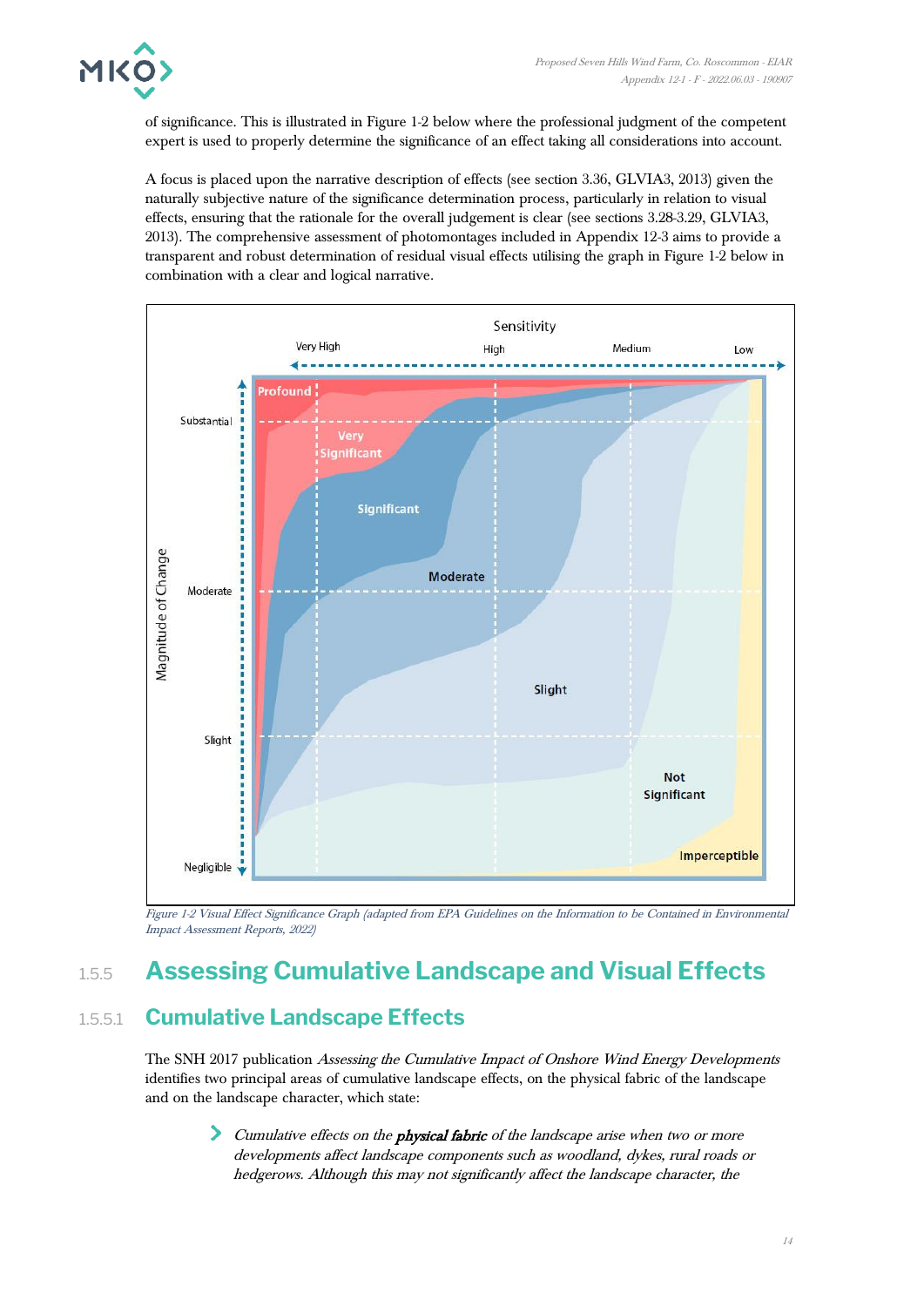

cumulative effect on these components may be significant – for example, where the last remnants of former shelterbelts are completely removed by two or more developments.

Cumulative effects on *landscape character* arise when two or more developments introduce new features into the landscape. In this way, they can change the landscape character to such an extent that they create a different landscape character type, in a similar way to large scale afforestation. That change need not be adverse; some derelict or degraded landscapes may be enhanced as a result of such a change in landscape character.

Potential changes to the physical fabric outlined above are predominantly restricted to the Proposed Development site and the LCAs in which the site is located. Therefore, these landscape receptors will be assessed for cumulative landscape effects on the physical fabric of the landscape arising from the Proposed Development.

Cumulative effects on the landscape character will be assessed in the Landscape Character Areas (LCAs) that have theoretical visibility of the Proposed Development with particular emphasis on the LCA in which the proposed turbines will be located. Cumulative landscape effects are included in LCA Assessment Tables in Appendix 12-2 and summarised in the Landscape Chapter of the EIAR, Chapter 12.

### 1.5.5.2 **Cumulative Visual Effects**

For this assessment, the SNH (2012) definition of cumulative effects as additional changes caused by a proposed development in conjunction with other similar developments, is used, however, this assessment also considers other types of developments. The definition in the DoEHLG Guidelines (2006) defines cumulative impacts in terms of wind farms, as the perceived effect on the landscape of two or more wind energy developments visible from any one place.

The GLVIA3 (2013) and Nature Scot (2021) guidance also note cumulative visual effects can be experienced in combination, where two or more developments are visible from one viewpoint, either simultaneously or in succession, as well as sequentially, where a viewer moves to another viewpoint or along a transport or recreational route and sees the same or different developments. and sees the same or different developments. The photomontage viewpoints illustrate combined visibility and analysis of the photomontages and route screening allows sequential visibility to be assessed.

The guidance on cumulative effects given in the DoEHLG 2006 'Wind Energy Development Guidelines' relating to the Proposed Development site is as follows:

- "Similarity in the siting and design approach is preferred where a number of wind energy developments are located in the same landscape character area, particularly within the same viewshed. However, an alternative approach where a particular aesthetic effect is sought may be acceptable.
- Different wind energy developments can appear as a single collective unit if located near each other.
- It is preferable to avoid locating turbines where they can be seen one behind another, when viewed from highly sensitive key viewpoints (for example, viewing points along walking or scenic routes, or from designated views or prospects), as this results in visual stacking and, thus, confusion. This may not be critical, however, where the wind energy development to the rear is in the distant background.
- Wind energy developments within relatively close proximity to one another, while in different landscape character contexts, may be so close as to be within the same visual unit and, therefore, should involve the same siting and design approach."

The SNH 2017 publication Siting and Designing Wind Farms in the Landscape states that 'introducing turbines that are not similar in form, design, colour and scale may increase visual complexity and clutter'.